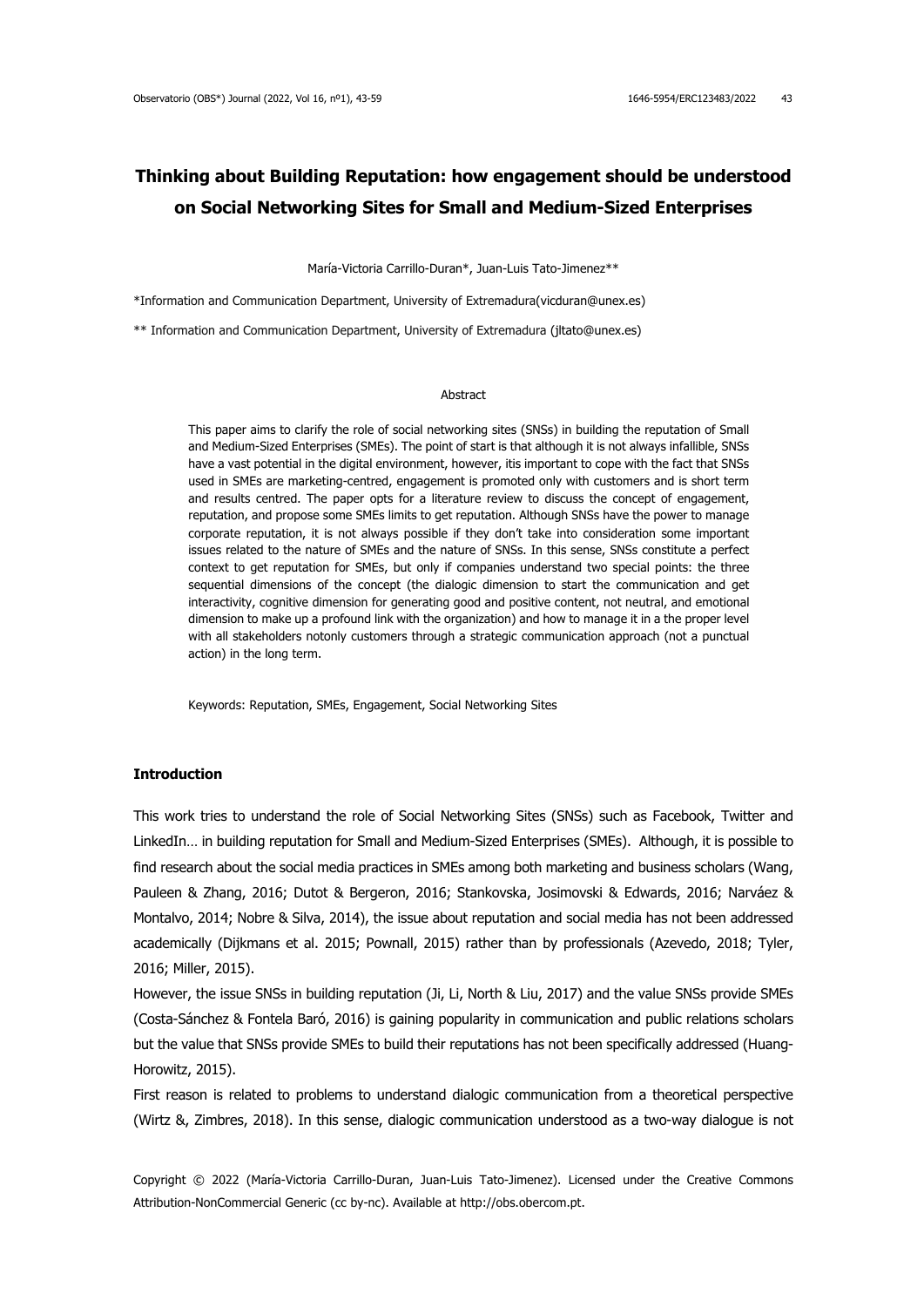the same as engagement. Engagementis a multidimensional concept defined as a combination of rational and cognitiveaspects, behavioural and contentaspects and emotionalfeelings (Carrillo & García,2020).

The second problem is related to the issue that SMEs are marketing-centred (Musa, Azmia, Rahima, Samad & Shibghatullaha, 2016; Karami & Naghibi, 2014; Michaelidou, Siamagka, & Christodoulides, 2011), instead of being long term and competitive advantage centred in promoting engagement with different stakeholders as a rhizome (Kent & Lane, 2017) that allows for multiple, non-hierarchical entry and exit points. A rhizome works with multidimensional connections, while an arborescent model works with vertical and linear connections.

According to Wirtz &, Zimbres (2018) and Jelen-Sanchez (2017) studies on engagement need to focus on publics (not only consumers), socio-cultural aspects (including different types of organizations) and innovative research (paying attention to particularities of different platforms such as SNSs).

For this reason, the present paper will deal with the following objectives:

1. To discuss, particularly, the context of SNSs channels to build corporate reputation. Corporate reputation has been studied professionally and academically in the offline context but, it doesn't seem to have any indepth explanation of it within the online environment (Khan & Digout, 2018). On the other hand, it is also needed to define how engagement is possible on SNSs (as part of social media strategy).

2. To define how SMEs can manage the corporate reputation using SNSs as part of the communication strategy. Although Moss, Ashford & Shani (2004) shows that SMEs have a strong focus on marketing with an unsophisticated understanding of public relations, Zerfass and Winkler (2016) sheds additional light on how SMEs understand different practices of corporate communication. They found that SMEs do not generally have established communication departments or strategies, and do not think they need one. Even so, one-third of their respondents thought that proactive communication was especially important.

Thus, taking into consideration both goals, this work is a theoretical revision about SMEs, corporate reputation, and Social Networking Sites, trying to explain how the online engagement is a "sine qua non" condition in SNSs to get reputation for SMEs through the communication management strategy.

## **SMEs and Communication Management**

In accordance with The World Bank (2021) "Small and Medium Enterprises (SMEs) play a major role in most economies, particularly in developing countries. SMEs account for the majority of businesses worldwide and are important contributors to job creation and global economic development. They represent about 90% of businesses and more than 50% of employment worldwide".

SMEs encompass heterogeneous companies in diverse sectors ranging from traditional family enterprises to highly specialised global leaders with a wide range of both turnover figures and workforce sizes. They also characterized by close personal contact between employees and owners, and a readiness to undertake risks and take responsibility. The identity of an SME also tends to be strongly associated with its founder (Huang-Horowitz, 2015), and their size often means that there is one leader and perhaps no other managers.

They often have difficulties in engaging customers, innovating, increasing their budgets, and applying communications skills (Hadi, Abdullah & Sajilan, 2015). Zerfass and Winkler (2016) found that although the majority of SMEs in their study have a good understanding of communication as two-way dialogue and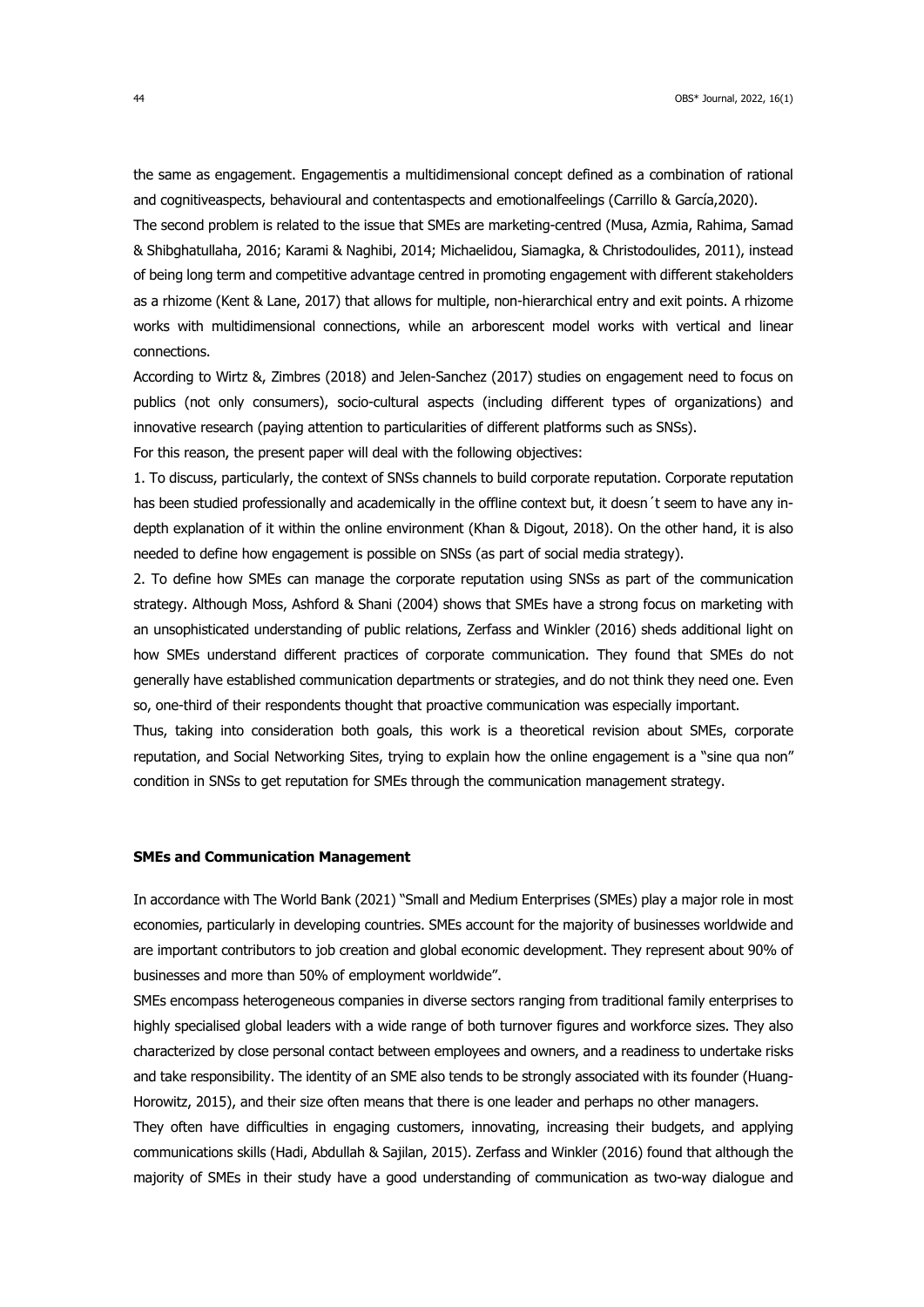attributing this to SME's high priority for contact in their stakeholder relationships, particularly customers, suppliers, business partners and employees, the marketing department was responsible for corporate communication in nearly two-thirds of the SMEs in their study. This view can easily lead to the conclusion that SMEs tend to be ad hoc in their communication; they incline to be spontaneous, are not strategic goaloriented, lack resources, situational decisions are common, and they lack an overall communication strategy.

## **Corporate Reputation**

Corporate reputation is a relevant concept for all organizations, regardless of their size or the market in which they operate (Khan & Digout, 2018). Although it is a concept that is defined very broadly, it is still confused with many approaches and terms such as identity and image (Podnar & Golob, 2017). According to Gardberg (2017); Money, Saraeva, Garnelo-Gomez, Pain & Hillenbrand (2017), in twenty years there has been no evidence of corporate reputation being just a fashion.

According to the Reputation Institute (2014:2), reputation is an invaluable contribution for firms which have converted their stakeholders' perceptions into input for the development of their overall strategy, rather than only the output of how well they are doing their communication.

Therefore, strategic communication is an instrument to manage stakeholders' perceptions to build reputation. Different channels of communication (offline and online communication) can take part of this strategy. Social Networking Sites (SNS) are an important online tool for strategic communication. However, SNSs should not be an excuse for SMEs that typically have a small budget for corporate communication (Oni, 2021). SNSs would be useful if they provide SMEs with a certain level of engagement. The engagement is needed to make up a positive relationship between stakeholders and SMEs in the long term.

## **Social Networking Sites**

In this sense, there are some contextual and conceptual issues relate SNSs. The first conceptual problem is that there is confusion between social media and SNSs terms, assuming that both have been understood as synonymous. In accordance with Chung (2017) when SNSs is introduced as key word in databases, the most part of documents referred generally to social media, not to SNSs. However, many times, the object of study on the paper was particularly SNSs such as Facebook, Instagram, LinkedIn...

The difference between social media and Social Networking Sites (LinkedIn, Instagram, Facebook, etc…) is that social media are part of a firm's social media strategy (Chung, Tyan & Chung, 2017) and act as communication platforms that allow networking.

According to Carrillo & Tato (2019) SNSs present some different particularities from other social media channels such as webpages, blogs, wikis, etc. In general, SNSs are "Web-based services that allow individuals to (1) construct a public or semi-public profile within a bounded system, (2) articulate a list of other users with whom they share a connection, and (3) view and traverse their list of connections and those made by others within the system" (Boyd & Ellison, 2007:211).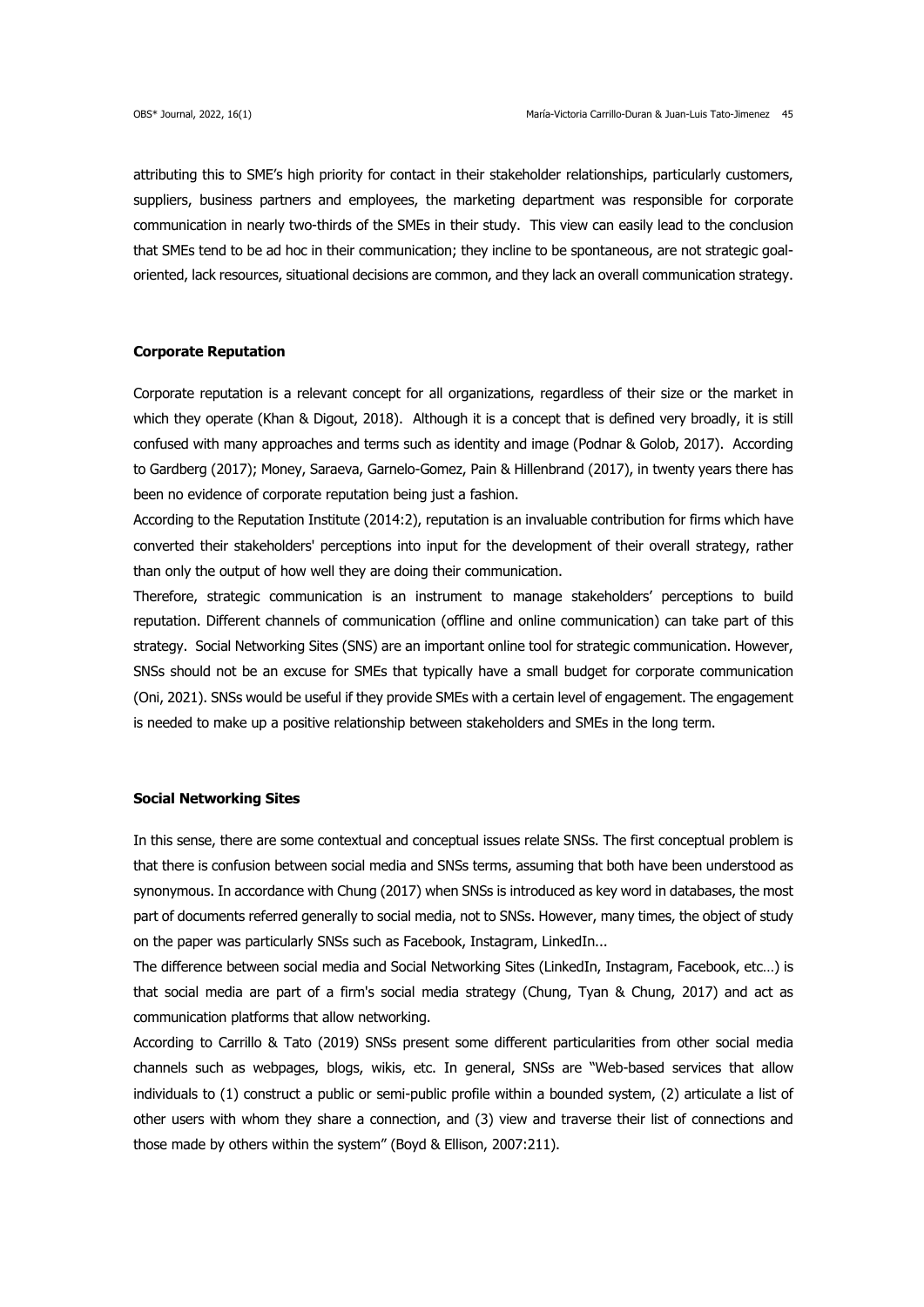#### **The Context of SNSs to Build Corporate Reputation**

In terms to explain the relationship between SNSs and corporate reputation, it is needed to clarify some key point such as, the role of SNSs in Social Media strategy and the definition of engagement and its dimensions on SNSs.

## **SNSs and Social Media**

According to Baruah (2012) some of the most popular electronic forms of social media are, particularly, social networking sites (SNSs), blogs (including so-called microblogs), media-sharing sites, social bookmarking and selection sites, analysis sites, forums and effective worlds, and applications for mobile communications. Particularly, SNSs are formats of social media that have unleashed a revolution not just in marketing, but also in the communications industry (Saxton & Waters, 2014).

Carrillo, García, Castillo & Tato (2013), distinguishes SNSs into categories according to target and specialization, which is fundamental when choosing and managing SNSs according to an organization's intended target.

Depending on the use made of them, SNSs can be grouped into generalist, specialist, and professional. Generalist (or horizontal) social networks sites are characterized by not having a definite topic and are aimed at a generic audience. They all share the same characteristics: creating a profile, a list of contacts, and sharing content. Examples are Facebook, Twitter, Google+, and Identi.ca. Specialist (or vertical) social networks are platforms that are aimed at a specific sector. This type of platform makes it easier for users to find other people with similar tastes and hobbies.

The specialist SNSs are very diverse, focusing on such sectors as sports, free time and leisure, video games (Wipley), music (Last.FM), motorcycling (Moterus), crochet (Ravelry), graphic artists (Domestika, Behance), pets (Unitedcats, Uniteddogs), and travel (Minube). Professional social networks focus on establishing relationships with people who share common professional interests. Examples are Viadeo, Xing, and LinkedIn.

## **The Concept of Engagement**

According to Taylor & Kent (2014:384) "The term engagement is used regularly in the scholarly literature but rarely defined. Engagement is a part of dialogue and through engagement, organizations and publics can make decisions that create social capital.Engagement is both an orientation that influences interactions and the approach that guides the process of interactions between groups". In this sense, engagement is not only interactivity and the definition it is stated is that "Engagement is an affective, cognitive, and behavioral state where in publics and organizations who share mutual interests in salient topics interact along continua that range from passive to active and from control to collaboration, and is aimed at goal attainment, adjustment, and adaptation for both publics and organizations".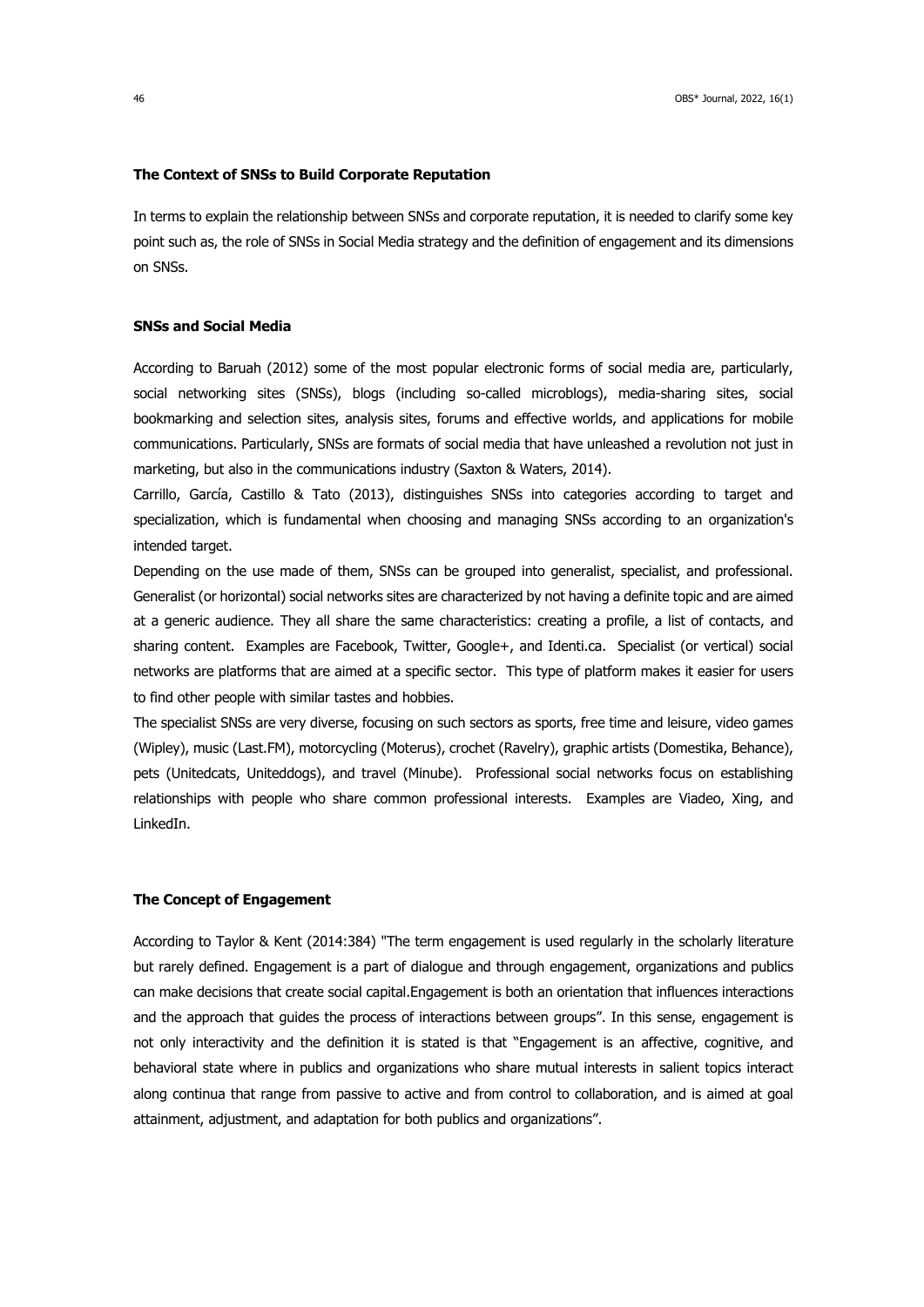The concept takes centre stage in the digital environment in which engagement on social media, wrongly, "is viewed as interactions with stakeholders and public via social media" (Taylor & Kent, 2014:386), with many authors in particular using it to describe communication via SNSs.

Engagement can be explained in Social Networking Sites (SNSs) (Taylor & Kent, 2014) due to the possibilities of SNSs to manage engagement according to its special characteristics. In this line, Panagiotopoulos et al. (2015) define engagement on social media as the management of social interactions, the creation of content to interact with specific audiences, and the use of SNSs as channels to further develop that engagement.

Therefore, engagement is a multidimensional concept (Dijkmans, 2015:59) defined as "a combination of cognitive aspects (e.g. being interested in a company's activities), behavioural aspects (participation in the company's activities), and/or emotional aspects (feeling positive about a company's activities)".

In this line, one can establish three dimensions within engagement: the behavioural or dialogic dimension (based on social interactions), the cognitive dimension comprising interest in the organization and its contents, and the emotional dimension based on feelings towards the firm.

## **Social Networking Sites and Reputation**

Although SNSs are very important platforms in a social media strategy, directly affecting communications, innovation, and profitability by reducing costs and increasing revenue (Bughin and Chui, 2010), it is still an open question as to whether they represent a major form to build reputation (Raj and Babu, 2017). When considering reputation creation on the Internet, the first issue is that firms do not have an online and offline reputation. They only have a corporate reputation that must be managed both in and out of network environments. One must not lose sight of some of the basic characteristics of corporate reputation that are the same for large and small companies, for analogue and digital environments.

First, reputation is an intangible asset although the inputs and outputs to deal with it are themselves tangible. Second, reputation creation is a dynamic process, and it is not enough to deal with the state of the company in some particular period. Third, reputation creation is a dialectical process, and therefore a dynamic perspective is needed with a distinctive process model and method concerning reputation creation and utilization (Brønn and Brønn, 2015).

To be successful in building reputation for all kinds of companies, two conditions must be met: reputation must be managed in different environments (including the digital one) and in the long term (because it is impossible only in the short term), and the engagement of stakeholders together with their reactions in those environments must be cultivated and observed so as to generate the necessary mutual trust. Reputation management on SNSs thus becomes not a corporate necessity, but an opportunity for the company to create and add value by managing its reputation holistically.

Among the different requirements in SNSs, of particular interest is how the company wishes to be known in its online strategy, the definition of their strategic stakeholder groups, and how the stakeholders later behave by giving back to the company their positive or negative recognition. Positive recognition may be transformed in the long run into reputation as a competitive advantage (Roberts and Dowling, 2002).

Therefore, effective reputation management requires the attention, assessment, and management of communication with the different stakeholders, establishing relationships of engagement with each group.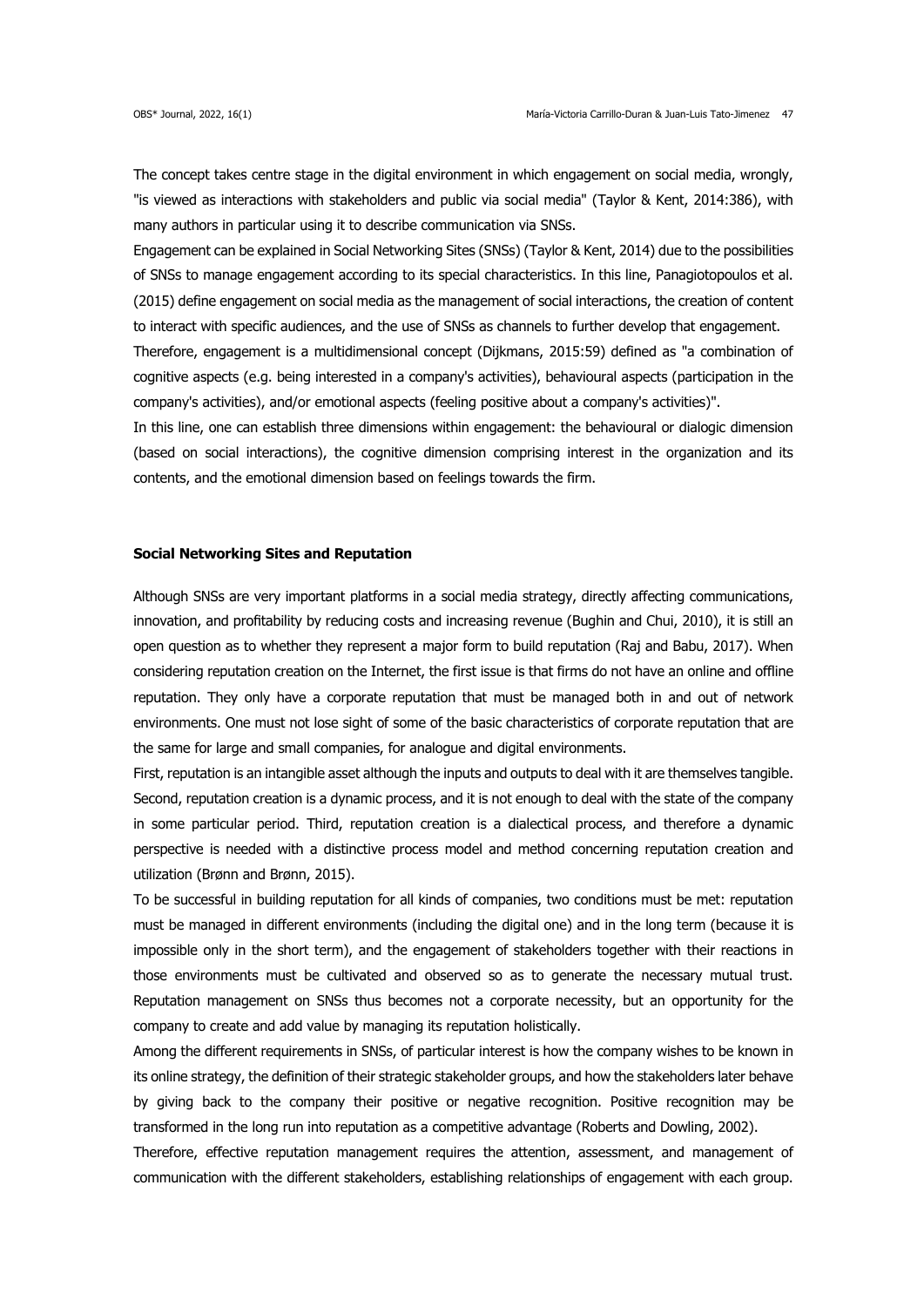This is a key aspect that can be developed in the SNSs as it allows dialogic communication, the germ of interactivity, understood as a conversation that is neither unidirectional, nor even bidirectional, but multidirectional.

According to a 2017 report by Arroyo et al., on the management of engaging with stakeholders in the digital age, SNSs can foster and enhance reputation because they help create such engagement by establishing a multidirectional relationship of dialogue with each interest group.

The particular novelty and issue brought by the SNSs is that they encourage the feeling that the opinions other users have can be important. The sum of these opinions become the company's letter of presentation, personal and public as well as uncontrollable, which directly affects the level of reputation they will attain and, more importantly, the real opportunities they have for their future. Thus, "the evaluations, reviews, ratings, and stars that users give are the metaphorical traffic lights that govern these new interactions at all levels. That is where the avenues of reputation interact" (Arroyo et al., 2017:4) and the online and offline worlds connect.

In the end, what has virtual nature has important consequences in the real world, but also can provide benefits to organizations if it is well managed as it is proposed on this paper.

Little by little, the use of SNSs is forcing organizations to innovate and reorganize strategically since manage reputation taking them into account can be positive. For this reason, while there had not been many studies about reputation and SNSs in the past, they are now appearing (Raj and Babu, 2017; El Marrakchi et al., 2016). However, attention by companies and scholars on the use of SNSs in building reputation has been focused on marketing objectives, but not corporate ones (Musa et al., 2016: 5). As pointed out by Dijkmans et al., (2015), studies on SNSs focus on consumer engagement or brand attitude more than on reputation. For example, "brand attitude" has a stronger correlation than "brand reputation and image" on performance (Musa et al., 2016). For this reason, companies are not paying enough attention to the process of creating online reputation, only to how the results of their behaviour are perceived in the digital environment.

According to Costa-Sánchez and Fontela (2016), it is possible to determine factors that influence corporate reputation, such as a proactive attitude, quality of information, consumer attitude, corporate presence and dynamism on SNSs. However, measurement of how these factors influence long-term reputations on SNSs has been through the quantification of opinions about or evaluations of the company (Arroyo et al., 2017). Little by little, these experiences in SNSs are creating a theoretical "corpus", but this corpus is still quite vague and imprecise to say that SNSs can always increase reputation to the organization. However, it can influence positively on stakeholders' perceptions of organizations managing engagement at different levels. In this line, according to Carrillo & García (2020:4) "thereseemsto be a triangular relationshipbetweenreputation, engagement and SNSs". This has beenassumed as ifusingSNSsprovidedthenecessaryengagementtoattractreputation. Althoughreputation can indeedexistwithoutthe use of SNSs, itsconstructiondoesrequireengagementwithstakeholders (Ji et al., 2017) and SNSsmakethispossible. In any case, theinclusion of SNSs in a communicationstrategywillnotbyitselfnecessarilyguaranteethattherewill be a sufficientlevel of engagementtogeneratereputation.

As a result, the first proposition in this work is that since the SNSs enhance relationships with stakeholders, which is an important aspect in corporate reputation, the management of the engagement capable of being generated on SNSs can help to some extent to manage the reputation. In this line, this engagement ought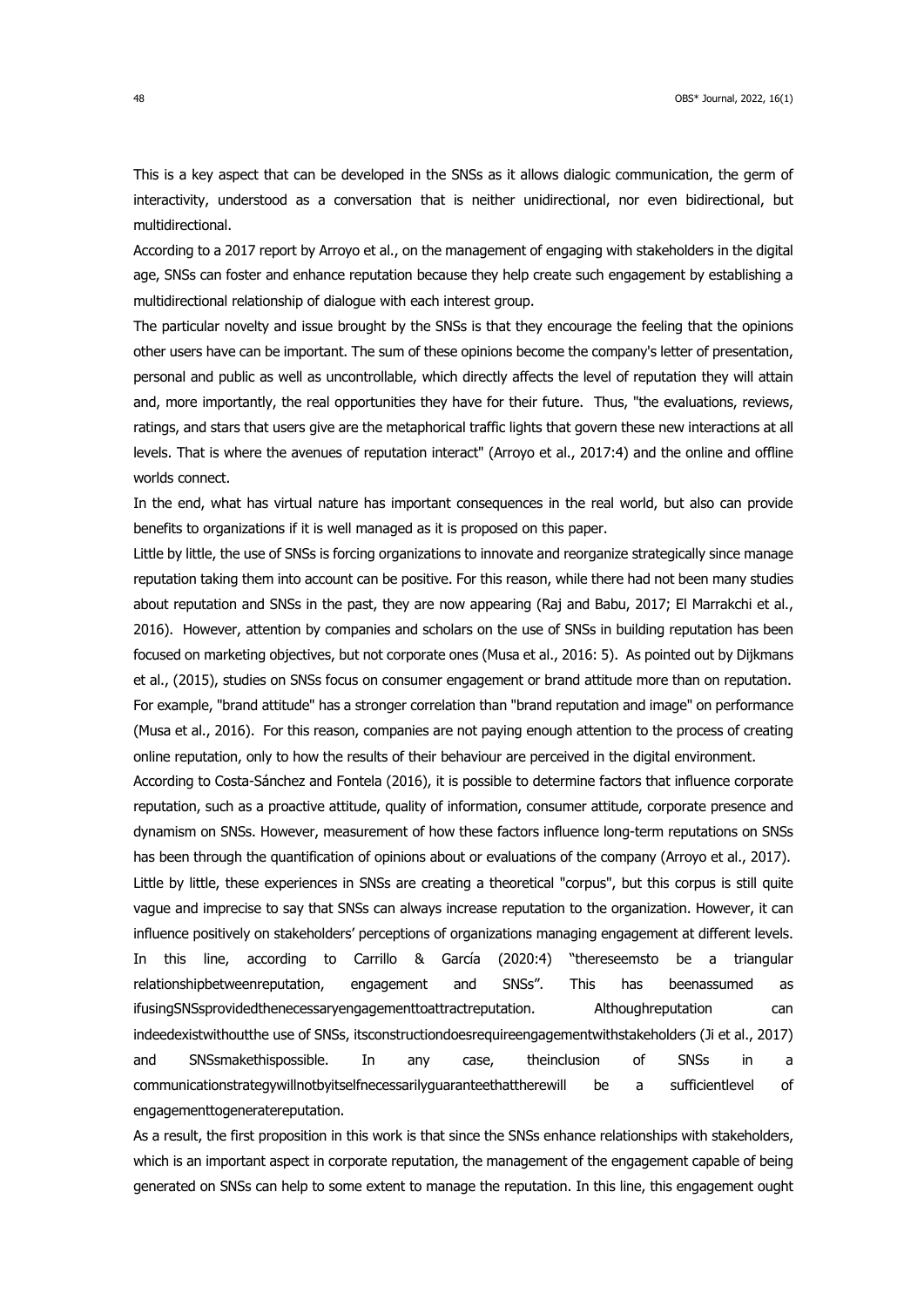to be understood as possible to foster stakeholders' relationships at different levels and for different stakeholders, managing the three dimensions of engagement: dialogic dimension, cognitive dimension, and emotional dimension.

## **SMEs, SNSs and Corporate reputation**

In terms to define a second proposition in this work it is needed to clarify some particular key points related to SMEs and how SNSs can help them as part of their communications strategy to manage the engagement and how this engagement can help SMEs in building reputation and its limits.

In this sense, firstly, it is needed to point out the role of SNSs in that they usually pay attention to the shortterm relationships with customers and not using them as part of their communication strategy to build their reputation in the long-term. Secondly, and taking into consideration its own features as businesses, explaining the importance to manage the engagement with different stakeholders and at different levels taking into consideration their limits.

### **SNSs, Engagement and SMEs**

On the one hand, given the particular context of SMEs, SNSs are particularly useful for maintaining commercial online interaction with current clients, in terms of increasing sales (Nobre and Silva, 2014), and also, they can help improve those clients' engagement with the SMES. Also, SNSs can help SMEs attract new consumers (Bång and Hell, 2015).

According to Nobre and Silva (2014:5), SNSs have "the ability to advertise to a particular consumer group, focusing messages that meet their specific needs and tastes (Deloitte, 2012)", which can facilitate the process of word of mouth (WOM) in online communications (Becker et al, 2013), a process that may be critical for the survival of an SME. Hyllegard et al., (2011) emphasize that users seem to rely more on the opinions expressed in Facebook or Twitter than on the information generated and shared by the companies themselves.

Given the difficulty that SMEs have in communications skills in general, and corporate communications, in particular (Hadi et al., 2015), SNSs can also potentially be exploited from a different point of view. The purpose is to explain that SNSs not only can foster relationships with customers but also allow the company to "tell a story" about its own identity (Burson-Marsteller, 2010) and create new messages as part of its corporate communications or public relations strategy. SNSs can thus enhance relationships with a range of stakeholders and increase awareness about a firm.

The effectiveness of SNSs in developing personal relationships with the company "can result in connections between individuals that would not otherwise be made" and "these meetings are frequently between people who share some offline connection" (Boyd and Ellison, 2008:211) as is always common in the more accessible business contexts such as those of SMEs. SNSs relationships eliminate intermediaries and barriers, reduce costs, and facilitate the arrival of new stakeholders (González et al., 2015). New stakeholders are constantly arriving through SNSs, and it is important for the firm to discard the idea that not only its consumers are in contact with it through the SNSs: "Even if a user is not interacting with an unknown user,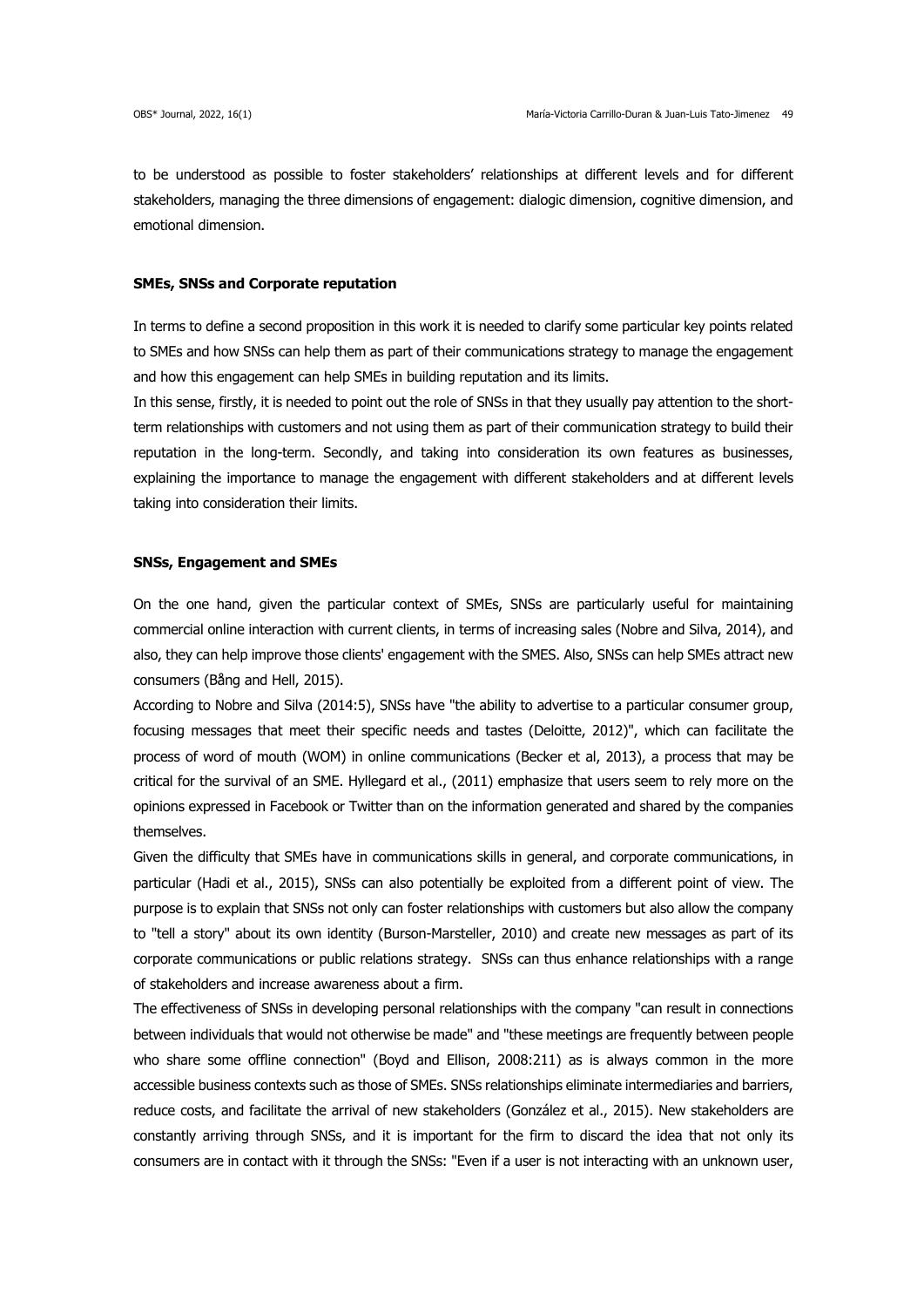he/she might get invitations/requests from friends of a known friend. The friends of a friend are indirectly connected to the user" (Raj and Babu, 2017:1).

There is a need to reinforce research on the impact of SNSs on SMEs for them to better manage their stakeholder engagement. A quantitative measure of effectiveness could show up any lack of expertise related to the benefits of creating dialogue with stakeholders. A qualitative approach would be in line with the possibility of actively listening to stakeholders, not just hearing their online conversations.

According to Sung et al., (2010), an interesting practice related to dialogue with stakeholders is to facilitate the formation and continuance of brand communities. A brand community is a place in which to experience the brand. SNSs can be brand communities with which firms can enhance their long-term relationships with current and future consumers (Bagozzi and Dholakia, 2006). This study also revealed that incentive seeking is one of the main motives attracting new community members, and also strengthens the existing relationships. However, there is a risk of overusing such incentives because community members may not actually participate in the community's activities (e.g., information exchange, communicating with other members), but merely obtain the incentives and leave. Thus, marketers should provide not only tangible incentives but also venues for social interaction and entertainment to promote engagement.

Establishing and maintaining appropriate contacts with stakeholders through SNSs is fundamental for the management of engagement. It demands the definition of a map of the firm's groups of stakeholders (consumers, potential customers, employees, public institutions, suppliers…), and combining them with the possibilities provided by each type of SNSs.

It is also important to establish the level of relationship and active communication that is necessary with each of those groups. To this end, some variables will help determine the relative importance of communication with each stakeholder group. For example, one might establish as general variables to help delimit the firm's strategy each group's importance for the organization, management, and economic interests of the company, and the capacity of each group to influence the opinions of the other stakeholder groups on the SNSs.It is very important in the firm's gaining a realistic view of the level of engagement that is needed on SNSs.

In this line, according to Carrillo & Tato (2019) engagement can be possible managing strategically two variables. One variable is related to types of SNSs possible and the other one is related to get different levels of engagement as will explain later.

The first variable is using different types of SNSs to open up to new stakeholders so as to foster networking entails adapting the firm's SNSs strategy to each of the different groups of stakeholders which the SME must identify a priori. Not all SNSs refer to the same stakeholder profile (there are specifically professional networks, leisure social networks…). Therefore, the different SNSs allow a firm to implement such targeting without increasing the number of groups of stakeholders they need to address, but rather, on the contrary, to segment them so as to better address their different interests and concerns.

This is particularly important for SMEs, given their need to develop and manage the influence they seek within their network of personal contacts to receive the engagement needed to get an effective reputation (Raj and Babu, 2017).

The second variable to take into consideration is studying that different levels of engagement are possible. Achieving stakeholder engagement means working different dimensions of engagement.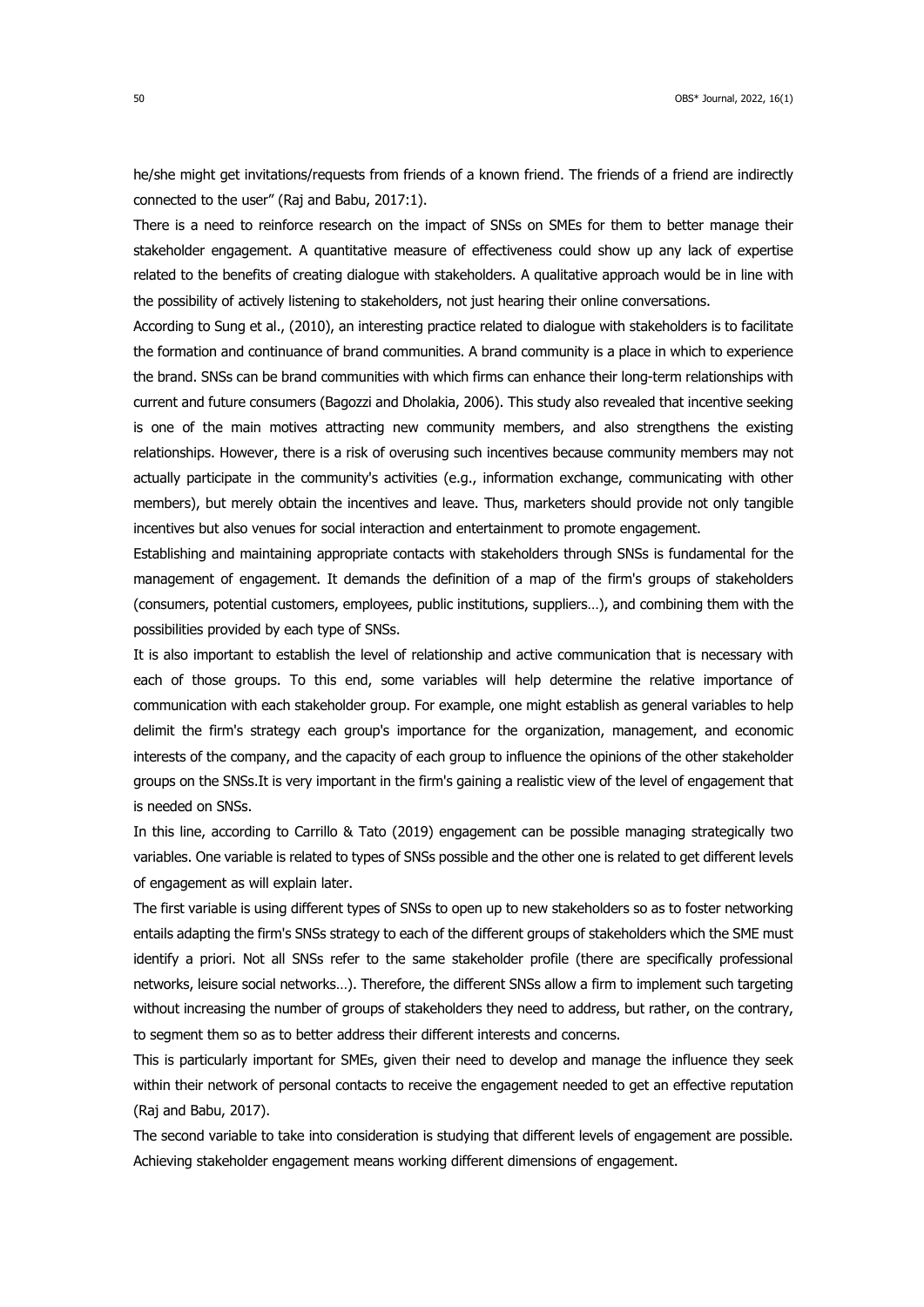The dialogic dimension is referred to the possibility to generate dialogue. Dialogue requires a certain level of interest on the part of the publics. SNSs can familiarize people with a company's online activities, experiencing interest and emotions, interacting, contributing, participating, etc., with the company. According to Tsai & Men (2015) dialogue is possible when there is active engagement between the user and the content.

The cognitive dimension is related to the possibility to generate content. Therefore, according to Muntinga et al (2011), the level of engagement acquired by users will depend on whether users are merely passive recipients of content or active contributors who actively generate content. This must be taken into account, given that the meaning and value of user comments is crucial in the management of reputation from a strategic standpoint, a consideration that is not always taken into (Ji et al, 2017).

The emotional dimension is related to explaining how emotional involvement occurs. This is crucial in the development of engagement (Taylor & Kent, 2014). With respect to emotional aspects, SNSs can present an emotional dimension of the company while it is dealing directly with its different stakeholders, not just consumers (Dijkmans et al., 2015). This is especially relevant for SMEs because of their size and characteristics due to the fact that SMEs have fewer stakeholders to engage with and greater flexibility to adapt to the context, especially the online context.

According to Carrillo & Tato (2019) there are indications to think that all of three aspects of engagement are sequential. It is evident that if no dialogue is developed, it will not be possible to actively generate valid content, nor will it be possible to internalize emotional engagement (Carrillo & García, 2020).

Therefore, the requirements of each stage must be fulfilled to a sufficient degree and sequentially. As a result, engagement will be able to be achieved at different levels: first level involves a superficial participation in the dialogue. This superficial participation impedes the generation of content sufficient to foster higher level of engagement.

Second level is possible when there is development of dialogue to a maximal level, whereby participants actively create content, comment, rates and evaluate or make recommendations. In this case, the nature of user comments also influences the level of engagement reached.

Third level is reached when the dialogue is effective and leads to the contribution of content (negative or positive but not neutral) (Ji et al, 2017), what carries with it the optimum level of internalization of emotional engagement. In conclusion, all three aspects of engagement must be present in order to manage reputation effectively.

#### **Engagement on SNSs to Help SMEs' Communication in Building Reputation**

On the other hand, SNSs do not necessarily contribute to the construction of positive reputation but it is an important help to manage stakeholder relationships. Stakeholders´ relationships are difficult to establish if this is not coupled with a focus on strategic communication to get the necessary levels of engagement with all stakeholders in every dimension of engagement (dialogic, cognitive, and emotional).

According to Durkin, McGowan, and McKeown (2013) the relationship between companies and their stakeholders has two directions. One is that, when referring to sales, the action is "pushing" consumers, but the other is that, when referring to reputation, the action is "pulling" stakeholders so as to engage them.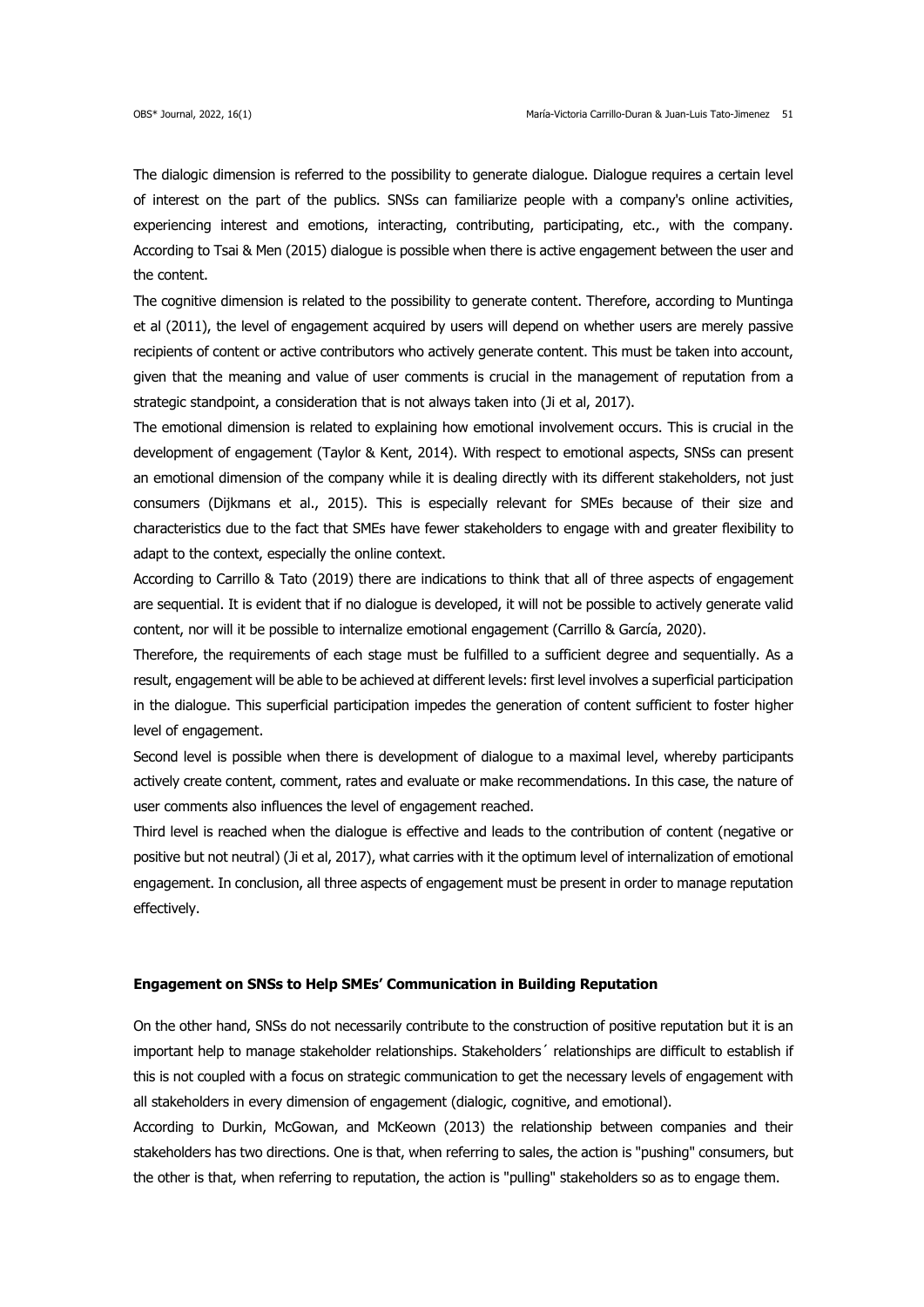The management of engagement involves the adoption of strategic communication in SNSs to manage stakeholder relationships, and therefore, the strategy must aim towards the engagement with all stakeholders defined a priori. Partial management of engagement supposes that the use of SNSs will achieve only partial levels of engagement not enabling to complete the process of gaining reputation.

Getting the maximum level of engagement is possible by strategic communication, as a way to enhance stakeholders' relationships to achieve the corporate reputation. Strategic communication is an important instrument to get the dialogue, with a valid content and involving emotional aspect, but while referring to SMEs there are some important limits to take into consideration.

First limit, although SMEs differ from large corporations, nonetheless the value of communication is common to all companies, regardless of their size (Karami and Naghibi (2014). Although the size of SMEs' allows them more flexibility in the development of their online communication, their actual communication skills are more limited.

In terms of determining the barriers for companies who adopt SNSs, "the top five challenges for companies and marketers in their social media effort is to measure return on investment (ROI), linking social activities to business outcomes, developing a social media strategy, lack of control, and difficulties identifying true customers" (Headly, 2015 in Korotina and Jargalsaikhan, 2016: 15).

Second limit, since by nature SMEs' strategies tend to focus on a short temporal horizon, on SNSs, SMEs need to include the long term to manage reputation. A priori, it would seem complicated for SMEs to deal appropriately with this since, in truth, they are more accustomed to managing their short-term image than their long-term reputation (Bång and Hell, 2015). Reputation implies a certain control and constancy in the firm's implementation of its corporate strategies and its communication strategies, and this may be at odds with the human, economic, and technological personnel and resource constraints intrinsic to an SME (Hadi et al., 2015).

There are various reasons why SNSs are a very useful resource with which to include the long term in SMEs' management of their reputation. Firstly, because of their nature, they are channels with great continuity in time (Nobre and Silva, 2014), unlike other media or tools such as the use of advertising campaigns which have a useful life that practically only covers the duration of the campaign, and at a much greater cost.

In sum, corporative reputation is a real competitive advantage that is only possible in the long term, so that it can be more a strategic possibility than a short-term operational advantage.

Third limit is that SMEs usually implement a communication strategy designed only for products.

In this sense, gaining competitive advantages through SNSs should not be understood only as making it possible to save on resources, to generate traffic, or to gain a potential market (Narváez and Montalvo, 2014) through interaction among users. Users are not only consumers, so their interaction should be seen in a wider sense as involving different stakeholders.

If SNSs constitute a good channel through which to engage stakeholders and thus helping to build an SME's reputation, decisions must be taken at the highest level of management, not at the level of the marketing strategy. The firm's top managers must be involved. In this sense, Dutot and Bergeron (2016:1165) report that: "An SMEs decision to participate in a Social Media platform is strategic". This strategic decision should be taken as an opportunity to redefine targets, business resources, and actions aimed at sustaining performance more proactively.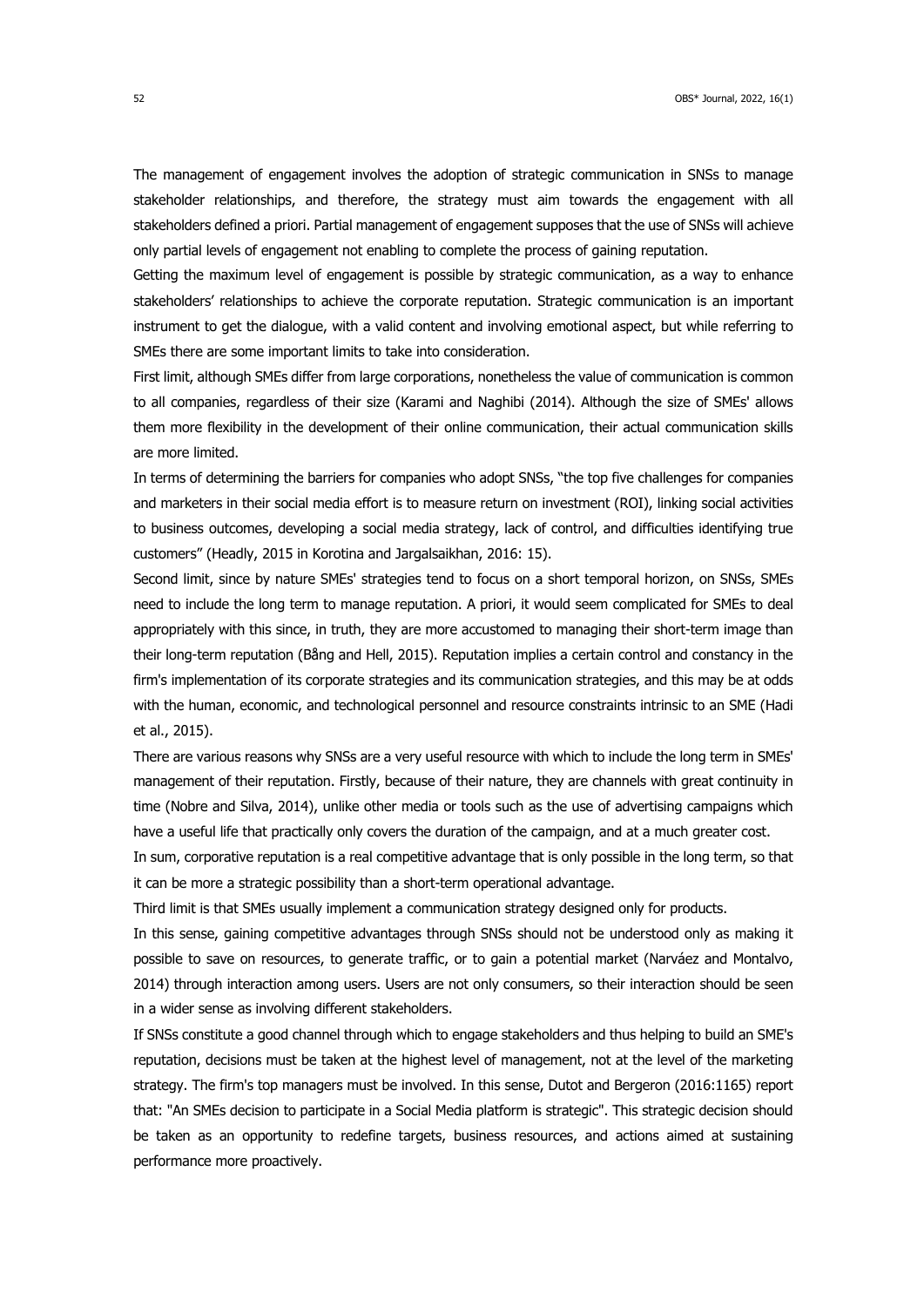SMEs usually do not use SNSs for business purposes but rather to socialize with friends. Only in relatively few cases do they communicate with their stakeholders on issues related to the company (Garrido-Moreno and Lockett, 2016), the reason being that they do not take advantage of the possibilities offered by SNSs to differentiate between their real stakeholders from other users such as friends or acquaintances.

The fourth limit, although according to the Neo-institutional Theory (Cornelissen, Durand, Fiss, Lammers & Vaara, 2015) in which communication, dialogue and social media has an important role to shape institutional logics and frames, seems to be that SMEs do not consider SNSs as being useful unless their competitors already include them in their strategies. SMEs are thus more dependent on the point of view of their owners than on that of the corporate strategy, and this becomes a new limitation. The owners and managers of SMEs seem to be more concerned about watching their competitors' steps, and therefore doing something because the "other one" does it, rather than thinking about how to optimize their own investment in SNSs and measure the corresponding ROI.

The fear of not controlling what happens on SNSs, in part because of not having the resources to monitor them, is another element the firm must take into account. In this sense, SMEs find it easier to control their owners' personal profiles (for example) than their corporate profiles, which leads to confusion between what is personal and what is professional and makes it even more difficult to control what happens in relation to the company, thus complicating the relationship with the different stakeholders and the measurement of the results.

Although SNSs have become a tool with which SMEs can get to know their stakeholders, whose needs and views they cannot ignore, many SMEs see these sites as relatively insignificant for communication due to the limited effect they have on most customers, and their bias towards personal rather than business communications (Durkin, 2013).

The fifth limit is to be no clear idea or decision about who is responsible for managing the sites. Researchers found two marked tendencies. One is of SMEs that create their SNSs internally. The other is hiring an external company, responsible for taking decisions.

Employing SNSs to build reputation requires having someone responsible for linking the SNSs strategy with the corporate strategy (whether this is done internally or externally).

A common risk when there is no one in charge and the management of SNSs is done outside the company is that external agencies only provide technical support (Narváez and Montalvo, 2014) which is often not enough, and may end up being a very bad decision for the implementation of a strategic approach in the use of SNSs. Another risk is the lack of coherence between what is being done to enhance corporate reputation and the SNSs activities. Two important errors are possible. The first is to use the SNSs only to contact consumers as being the main followers. In this, typically a push type of marketing strategy is applied, underestimating the possibility of contacting other stakeholders to interact with the company. The second is the inconsistency of trying to use SNSs activities only to create value for its products, not for the company as a whole.

Generally, most entrepreneurs state that they have no definite budget intended for building SNSs (Narváez and Montalvo, 2014). According to Stankovska et al. (2016:225), such a budget is necessary so that SNSs can be part of the firm's communications strategy. A budget is necessary not only for commercial communication through SNSs, but also when the communication is corporate communication and addressed to different stakeholders.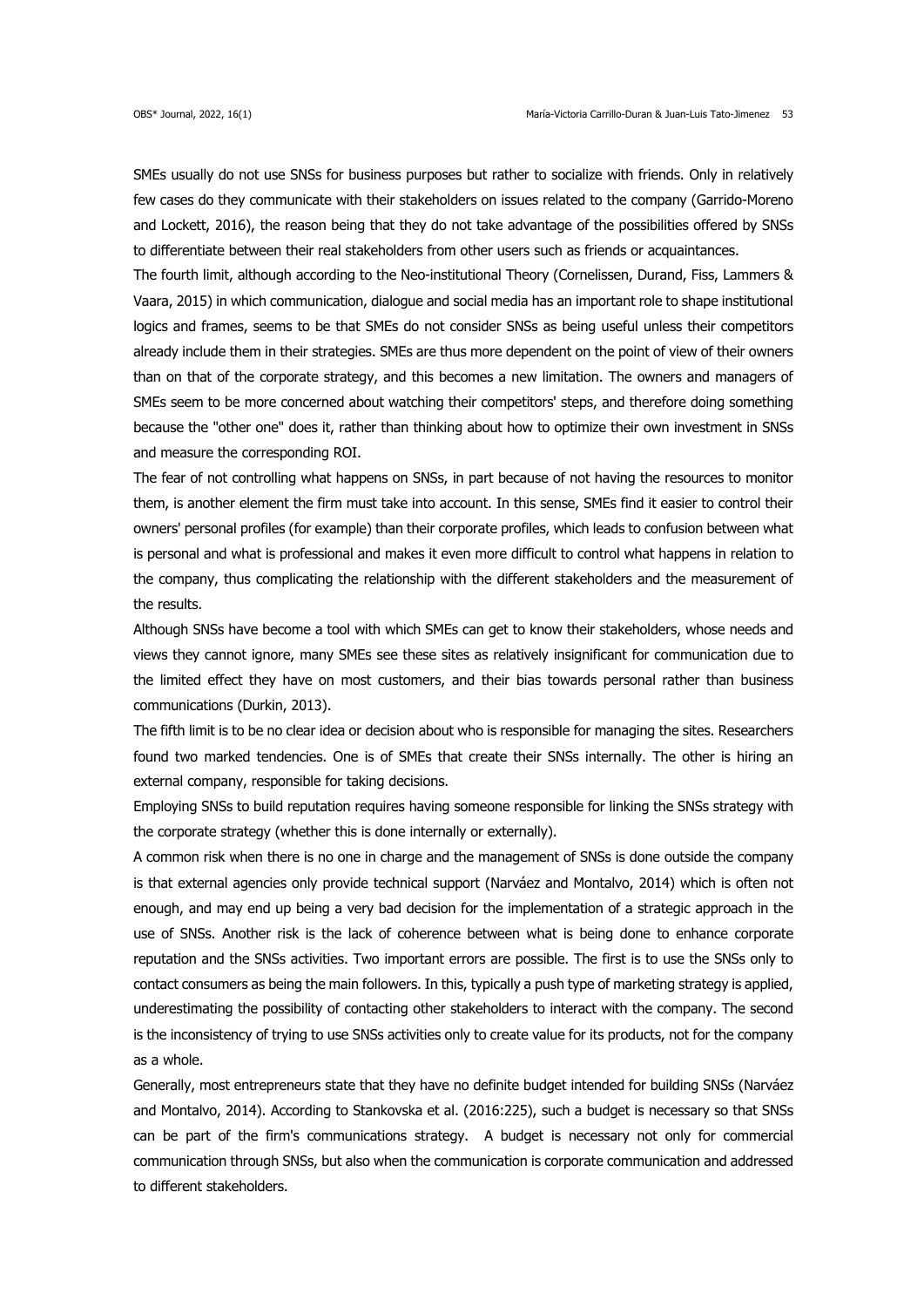As a result, the second proposition in this work is that although SMEs usually paying attention to the shortterm relationship with customers, they can use SNSs as part of their communication strategy to build their reputation as a long-term competitive advantage (Bång and Hell, 2015) managing the engagement with different stakeholders and at different levels, taking into consideration its own features as business. For that, it is important to know SMEs limits to manage communication and to use SNSs strategically to engage stakeholders as a condition to get reputation.

## **Further Research**

One suggested line of future research is to look at actual SNSs practices in SMEs. This has not been examined adequately from a strategic corporate point of view taking into consideration the engagement of all the groups of stakeholders and taking into account different dimensions and levels of possible engagement. Studies of SNSs adoption and utilization by such companies remain limited (Kietzmann et al., 2012). Researchers have been focusing on customers, but not on other stakeholders (Dijkmans et al., 2015).

It is important to analyse this aspect in order to better determine SMEs' actual practices on SNSs so as to evaluate the possibility of applying communication strategies to get different levels of engagement in the path of enhancing corporate reputation.

According to Durkin et al., (2013), another line of research is to look at the challenges that arise in the processes of adopting SNSs, in particular those regarding the relationships with the company's stakeholders (not only its customers) and their implications for SMEs. Due to their size, SMEs would seem to be more likely to engage in dialogue, although it is not clear that they do so nor whether they take a strategic approach on social networking. A more organization-wide strategic approach is necessary to optimize the benefits of social networking to get reputation, and this needs further exploration within SMEs. For that, assuming on this paper that engagement on SNSs is possible in different levels with different dimensions (dialogic, cognitive, and emotional) to manage on SNSs, is very important to explore how to get different levels of engagement managing correctly its dimensions one by one and proposing particular strategies with objectives, steps and methods to achieve it with all stakeholders.

A third line of future research that is worth exploring is the emphasis on personal contacts preferred by SMEs versus virtual contacts with their stakeholders. Given that SMEs see the quality of their personal contacts as particularly important, and that their use of virtual contacts through SNSs is focused more on friends and family than on stakeholders, it would be worthwhile to explore this gap so as to align efforts to achieve greater benefits.

In this sense too, future work could consider how to align different lines of research about best practices, stakeholder relationships (Bång and Hell, 2015), and engagement. This would mean putting the focus on the importance of reputation given that, as an intangible asset, corporate reputation can not only gain new consumers, but also improve corporate brand value and visibility/recognition in the long term managing different levels of engagement with the rest of stakeholders.

The fifth possible line of research would be based on the great diversity of SMEs. Therefore, it is important to recognize that reputation management, although possible for any company, large or small, will have to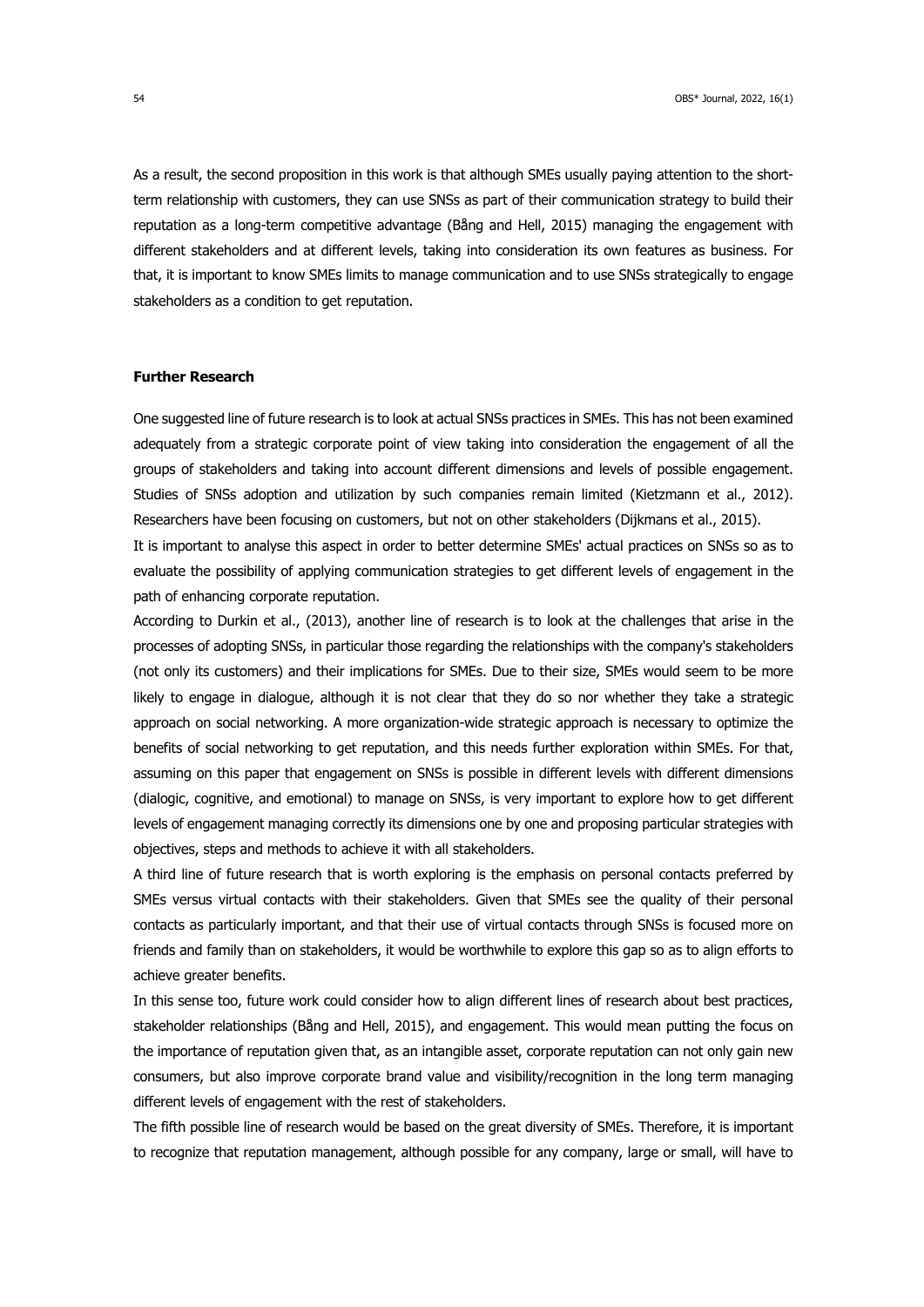be adapted to particular realities. This calls for a precise and rigorous study of the different types of SMEs and their different approaches to the management of reputation on SNSs.

## **Conclusion**

SNSs constitute a perfect context for SMEs when they want to develop appropriate online communications using a strategic approach that includes a budget for the implementation of actions in the long term but it is not clear if they can use SNSs to achieve reputation. Although SNSs have any kind of power to manage corporate reputation, not always is possible if not taking into consideration some important issues related to the nature of SMEs and the nature of SNSs.

SNS scan be used to engage stakeholders but only if companies understand the engagement concept and how to manage it taking into consideration its dimensions and the proper level of engagement necessary with all stakeholders, as an important issue in getting reputation.

Given that SMEs are characteristically changing constantly (Gnan et al., 2013), this work has attempted to provide with information to contribute to their continuing progress on SNSs in particular, trying to explain its limits and possibilities. Despite the generally limited outlook among SMEs on employing SNSs to build reputation, this type of firm can achieve competitive advantages by utilizing SNSs, always bearing in mind its specific characteristics, limitations, and possibilities. The traditional strengths of SMEs include the ability to serve specialist markets and to build strong relationships with their customers. This article has shown how SNSs can be critical for SMEs for also can engage stakeholders at different levels of engagement.

Reputation building using SNSs is compatible with the characteristics of SMEs. They are useful for all organizations that have a solid sense of their corporate reality, a sense which translates into doing things well, and striving for recognition from key groups of stakeholders taking into account how to get the engagement, managing communication strategy in this direction.

This article reflectsonthe context of SMEs, trying to relate their particularities to the explanation of how engagement is defined and how to understand it in SNSs to achieve reputation.

## **Acknowledgments**





## **Bibliographical References**

- Arroyo, l, Murillo, D and Val, E. (2017), Confiados y Confiables. La fabricación de la confianza en la era digital, ESADE, Barcelona.
- Bagozzi, R. P., & Dholakia, U. M. (2006), "Antecedents and purchase consequences of customer participation in small group brand communities". International Journal of research in Marketing, 23(1), 45-61.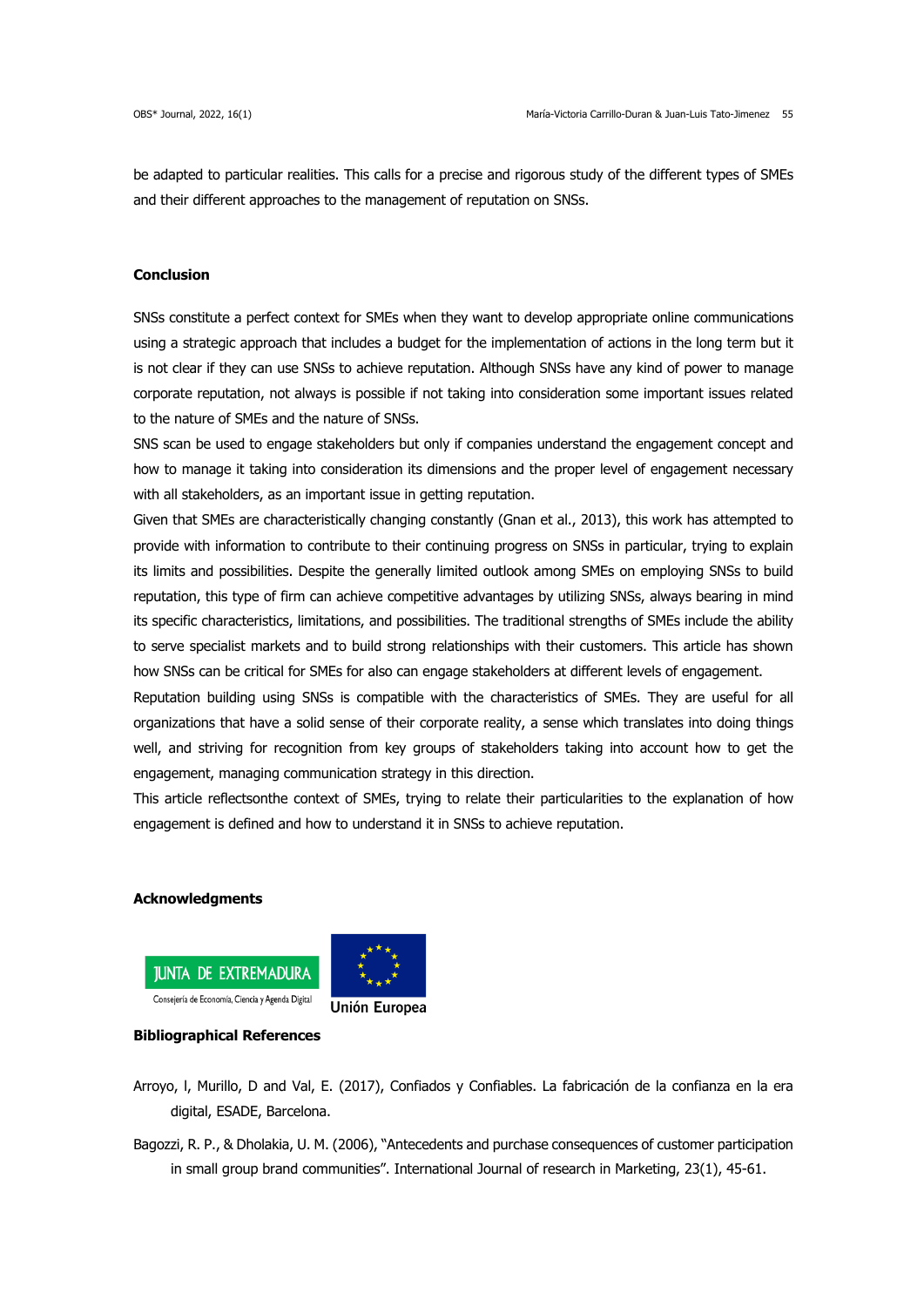- Bång, A., & Hell, J. (2015), Digital Marketing Strategy: Social Media and its contribution to competitiveness, available at: https://www.diva-portal.org/smash/get/diva2:824959/FULLTEXT01.pdf (accessed 20 July 2017).
- Baruah, T. D. (2012), "Effectiveness of Social Media as a tool of communication and its potential for technology enabled connections: A micro-level study", International Journal of Scientific and Research Publications, 2(5), 1-10.
- Becker, K., Nobre, H., & Kanabar, V. (2013), "Monitoring and protecting company and brand reputation on social networks: when sites are not enough", Global Business and Economics Review, 15(2-3), 293- 308.
- Boyd, D.M. and Ellison, N. B. (2008), "Social Network Sites: Definition, History, and Scholarship", Journal of Computer-Mediated Communication, 13, pp210–230.
- Brønn, C., & Brønn, P. S. (2015), "A systems approach to understanding how reputation contributes to competitive advantage", Corporate Reputation Review, 18(2), 69-86.
- Bughin, J., & Chui, M. (2010), "The rise of the networked enterprise: Web 2.0 finds its payday", McKinsey quarterly, 4, 3-8.
- Burson Marsteller (2010), "Global Social Media Check Up White Paper", avalaible in https://www.slideshare.net/webconomia/burson-marsteller-2010-global-social-media-check-upwhite-paper-3368506, (accessed 20 July 2019).
- Carrillo-Durán, M. V., &GarcíaGarcía, M. (2020). Exploring the need for stakeholders' engagement through social networking sites to build the reputation of higher education organisations. Higher Education Quarterly, 74(4), 442-457.
- Carrillo-Durán, M. V., & Tato-Jiménez, J. L. (2019). The Benefits of Social Networking Sites in Building Reputation for Enterprises. Organizational Transformation and Managing Innovation in the Fourth Industrial Revolution, 65-85.
- Carrillo, M.V., García, M., Castillo, A., Tato, J.L. (2013), Los retos de la comunicación. Madrid: Pearson.
- Chung, N., Tyan, I., & Chung, H. C. (2017). Social support & commitment within Social Networking Site in Tourism Experience. Sustainability, 9(11), 2102.
- Cornelissen, J. P., Durand, R., Fiss, P. C., Lammers, J. C., & Vaara, E. (2015). Putting communication front and center in institutional theory and analysis. Academy of Management Review 2015, Vol. 40, No. 1, 10–27.
- Costa-Sánchez, C., &FontelaBaró, B. (2016), "Public relations and Social Media. Spanish Companies proactivity in the audiovisual social networks", Revista Internacional de Relaciones Públicas, 6(11), 235-254.
- Dijkmans, C., Kerkhof, P., & Beukeboom, C. J. (2015), "A stage to engage: Social Media use and corporate reputation", Tourism Management, 47, 58-67.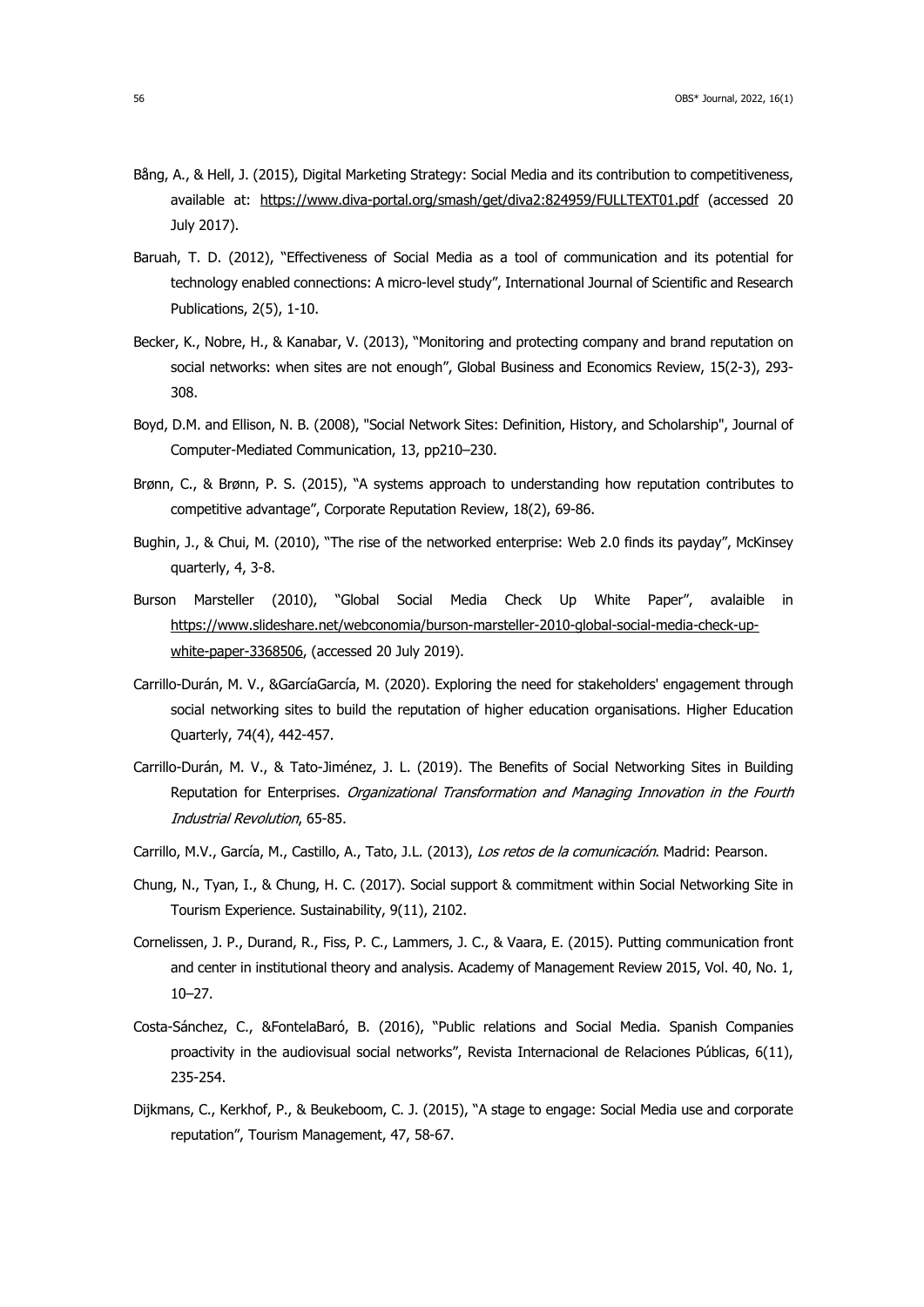- Durkin, M. (2013), "Tweet me cruel: Perspectives on battling digital marketing myopia". The Marketing Review, 13(1), 51-63.
- Durkin, M., Mcgowan, P., & Mckeown, N. (2013), "Exploring Social Media adoption in small to medium-sized enterprises in Ireland", Journal of Small Business and Enterprise Development, 20(4), 716-734.
- Dutot, V., & Bergeron, F. (2016), From strategic orientation to Social Media orientation: Improving SMEs' performance on Social Media", Journal of Small Business and Enterprise Development, 23(4), 1165- 1190.
- El Marrakchi, M., Bellafkih, M., & Bensaid, H. (2015), "Towards reputation measurement in online social networks", In Intelligent Systems and Computer Vision (ISCV), 2015(pp. 1-8). IEEE.
- El Marrakchi, M., Bensaid, H., & Bellafkih, M. (2016), "Intelligent reputation scoring in social networks: Use case of brands of smartphones". In Intelligent Systems: Theories and Applications (SITA), 2016 11th International Conference on (pp. 1-6). IEEE.
- European Commission (2006), "The new SME definition", available at: file:///C:/Users/Victoria/AppData/Local/Temp/sme\_report\_2006\_en.pdf (accessed 20 July 2019).
- García García, M., Carrillo-Durán, M. V., & Tato-Jiménez, J. L. (2017). Online corporate communications: website usability & content. Journal of Communication Management, 21(2), 140-154.
- Gardberg, N. A. (2017). "Corporate Reputation: Fashion, Fad, or Phenomenon?", Corporate Reputation Review, 20(3-4), 177-180
- Garrido-Moreno, A., & Lockett, N. (2016), "Social Media use in European hotels: benefits and main challenges", Tourism and Management Studies, 12(1), 172-179.
- Gnan, L., Montemerlo, D., & Huse, M. (2015), "Governance systems in family SMEs: The substitution effects between family councils and corporate governance ", Journal of Business Research, 68(4), 823-828.
- Hadi, N. U., Abdullah, N., & Sajilan, S. (2015), "Conceptual Framework of Factors Affecting SMEs Manufacturing Business Performance", Review of Integrative Business and Economics Research, 4(3), 250.
- Harvey, W. S., Morris, T., & Müller Santos, M. (2017). "Reputation and identity conflict in management consulting", Human Relations, 70(1), 92-118.
- Huang-Horowitz, N.C. (2015), "Public relations in the small business environment: Creating identity and building reputation", Public Relations Review, 41(3), 345-353.
- Hyllegard, K. H., OGLE, J. P., YAN, R. N., & REITZ, A. R. (2011), An exploratory study of college students' fanning behavior on Facebook", College Student Journal, 45(3), 601.
- Jelen-Sanchez, A. (2017). "Engagement in public relations discipline: Themes, theoretical perspectives and methodological approaches",Public Relations Review, 43(5), 934-944.
- Ji, Y. G., LI, C., North, M., & Liu, J. (2017). "Staking reputation on stakeholders: How does stakeholders' Facebook engagement help or ruin a company's reputation?", Public Relations Review, 43(1), 201- 210.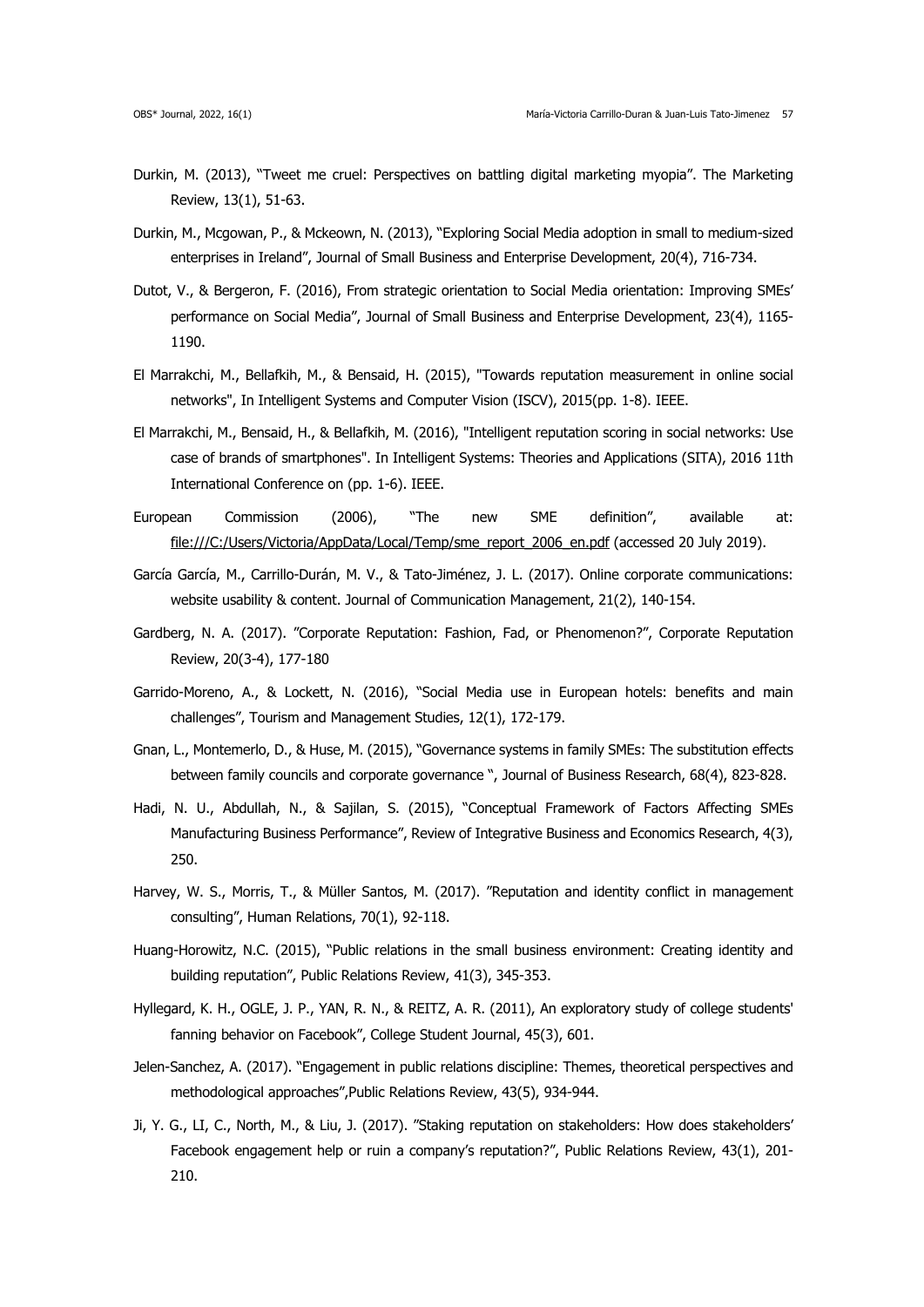- Karami, S., & Naghibi H S. (2014), "Social Media marketing (SMM) strategies for small to medium enterprises (SMEs)", International Journal of Sales and Marketing Management Research and Development Vol. 4, Issue 4, Aug, 11-20.
- Kent, M. L., & Lane, A. B. (2017). "A rhizomatous metaphor for dialogic theory",Public Relations Review, 43(3), 568-578.
- Khan, S., &Digout, J. (2018). "The Corporate Reputation Reporting Framework (CRRF)", Corporate Reputation Review, 21(1), 22-36.
- Kietzmann, J. H., Silvestre, B. S., mccarthy, I. P., & Pitt, L. F. (2012), "Unpacking the Social Media phenomenon: towards a research agenda", Journal of Public Affairs, 12(2), 109-119.
- Korotina, A., & Jargalsaikhan, T. (2016), "Attitude towards Instagram micro-celebrities and their influence on consumers' purchasing decisions", available at http://www.divaportal.org/smash/get/diva2:950526/FULLTEXT01.pdf, (accessed 20 July 2020).
- Men, L. R., & Tsai, W. H. S. (2015). "Infusing Social Media with humanity: Corporate character, public engagement, & relational outcomes", Public Relations Review, 41(3), 395-403.
- Michaelidou, N., Siamagka, N. T., & Christodoulides, G. (2011). "Usage, barriers and measurement of Social Media marketing: An exploratory investigation of small and medium B2B brands", Industrial marketing management, 40(7), 1153-1159.
- Money, K., Saraeva, A., Garnelo-Gomez, I., Pain, S., & Hillenbrand, C. (2017). "Corporate Reputation Past & Future: A Review & Integration of Existing Literature & a Framework for Future Research", Corporate Reputation Review, 20(3-4), 193-211.
- Moss, D., ashford, R. & Shani, N. (2004), "The forgotten sector: Uncovering the role of public relations in SMEs", Journal of Communication Management, 8(2), 197-210.
- Muntinga, D. G., Moorman, M., & Smit, E. G. (2011). "Introducing COBRAs: Exploring motivations for brandrelated social media use", International Journal of advertising, 30(1), 13-46.
- Musa, H., Azmia, F. R., AB Rahima, N., samad, A., & Shibghatullaha, N. A. O. (2016), Analyzing the Effectiveness of Social Media Marketing, ISSC 2016: International Soft Science Conference, avalaible at http://dx.doi.org/ 10.15405/epsbs.2016.08.2, (accessed 20 July 2017).
- Narváez, G. A., & Montalvo, E., (2014), "Best Practice in the Use of Social Networks Marketing Strategy as in SMEs", Procedia - Social and Behavioral Sciences, 148, 533–542.
- Nobre, H, Silva, D., (2014), "Social Network Marketing Strategy and SME Strategy Benefits", Journal of Transnational Management, 19(2):138-151
- Oni, O. (2021). Small-and medium-sized enterprises' engagement with social media for corporate communication. In Strategic corporate communication in the digital age. Emerald Publishing Limited.
- Podnar, K., & Golob, U. (2017). "The Quest for the Corporate Reputation Definition: Lessons from the Interconnection Model of Identity, Image, & Reputation", Corporate Reputation Review, 20(3-4), 186- 192.